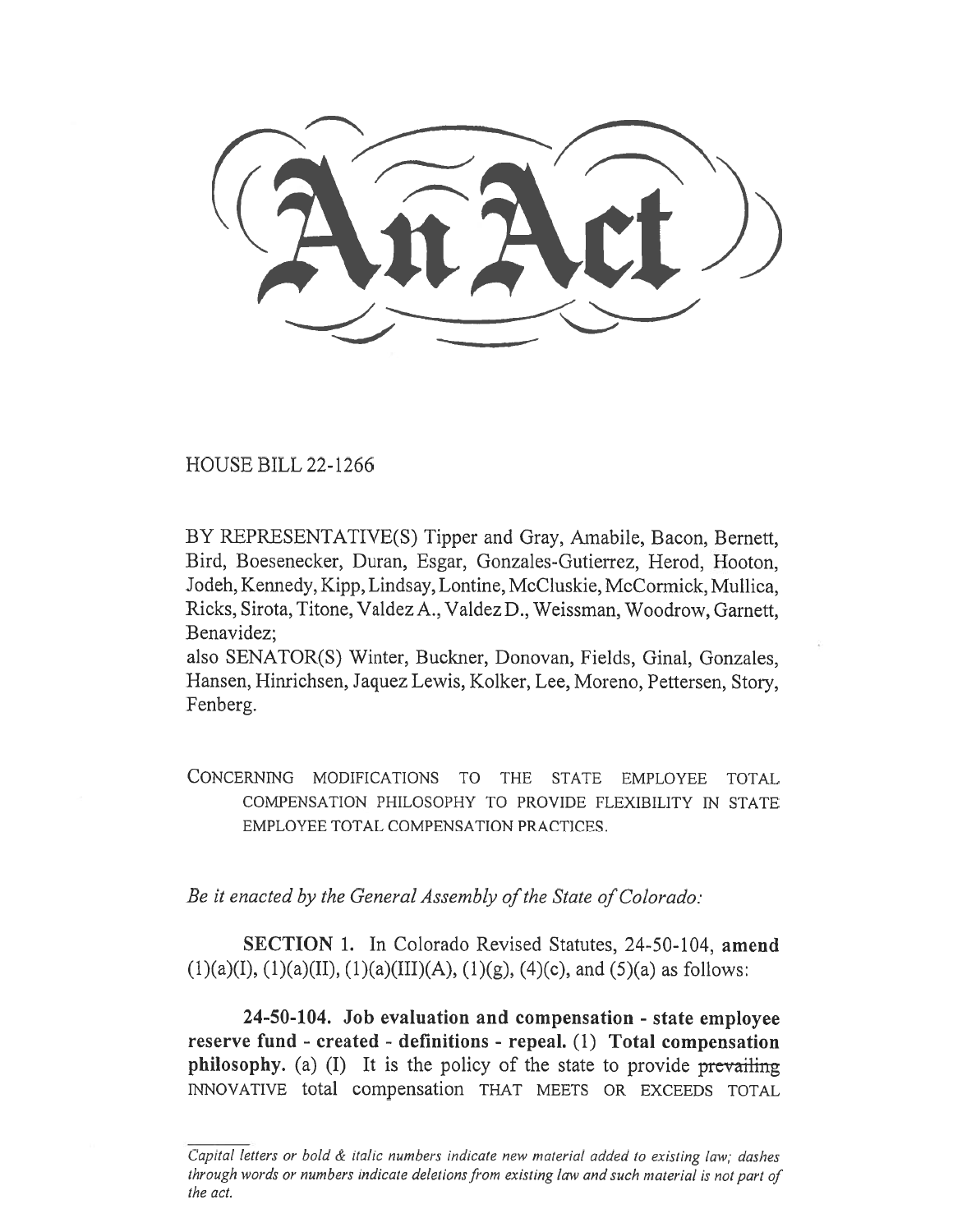COMPENSATION PROVIDED BY PUBLIC OR PRIVATE SECTOR EMPLOYERS OR A COMBINATION OF BOTH, to officers and employees in the state personnel system to ensure the recruitment, motivation, and retention of a qualified and competent work force WORKFORCE. For purposes of this section, "total compensation" includes, but is not limited to, salary, group benefit plans, retirement benefits, merit pay, incentives, premium pay practices, and leave AS SPECIFIED IN STATUTE OR IN POLICIES OF THE STATE PERSONNEL DIRECTOR. For purposes of this section, "group benefit plans" means group benefit coverages as described in section 24-50-603 (9). ANY MONETARY COMPONENTS OF TOTAL COMPENSATION ARE SUBJECT TO AVAILABLE APPROPRIATIONS BY THE GENERAL ASSEMBLY.

(II) The state personnel director shall establish technically and professionally sound survey methodologies to assess prevailing total compensation practices, levels, and costs. Except as provided in subparagraph (III) of this paragraph  $(a)$  SUBSECTION  $(1)(a)(III)$  OF THIS SECTION, for purposes of this paragraph  $(a)$  SUBSECTION  $(1)(a)$ , to determine and maintain salaries, state contributions for group benefit plans, and merit pay that are comparable to MEET OR EXCEED TOTAL COMPENSATION PROVIDED BY public and OR private employment SECTOR EMPLOYMENT OR A COMBINATION OF BOTH, the state personnel director shall annually review the results of appropriate surveys by public or private organizations, including surveys by the state personnel director. Any surveys provided on a confidential basis shall not be revealed except to the state auditor's office and the private firm conducting the audit required in paragraph (b) of subsection  $(4)$  SUBSECTION  $(4)(b)$  of this section. The state personnel director shall adopt appropriate procedures to determine and maintain other elements of total compensation, including the payment of incentive awards to employees in the state personnel system. The state personnel director's review and determination of total compensation practices shall not be subject to appeal except as otherwise authorized by law or state personnel director procedures.

(III) (A) The methodologies used for purposes of determining and maintaining prevailing compensation for state law enforcement officers employed by the Colorado state patrol shall be the same as the methodologies established pursuant to subparagraph (II) of this paragraph  $\overline{a}$ ) SUBSECTION (1)(a)(II) OF THIS SECTION; except that the amount of salary shall be at least ninety-nine percent of the actual average salary provided to the top three law enforcement agencies within the state that have both more

## PAGE 2-HOUSE BILL 22-1266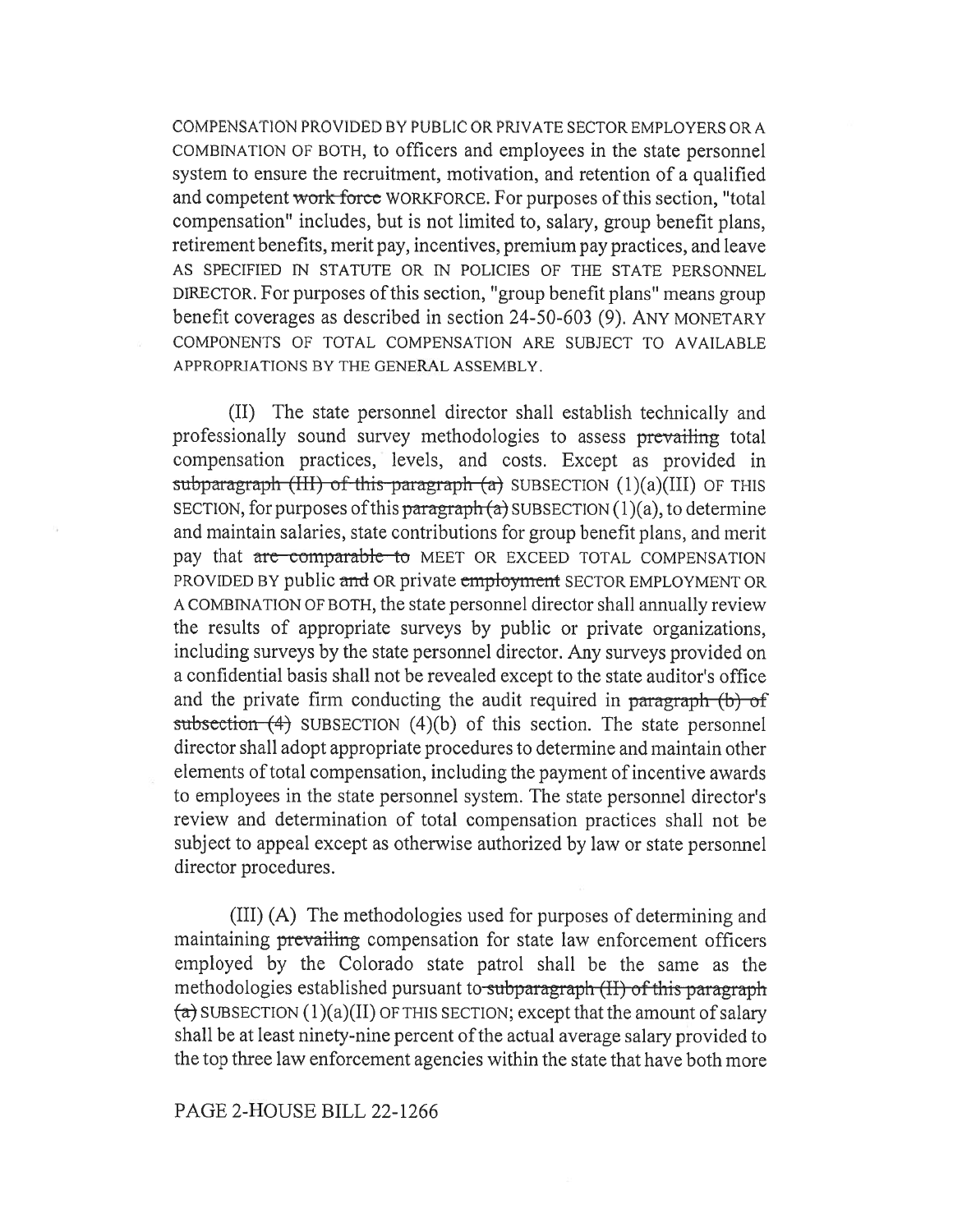than one hundred commissioned officers and the highest actual average salary.

(g) Benefits shall include insurance, retirement, and leaves of absence with or without pay and may include jury duty, military duty, or educational leaves. The state personnel director shall prescribe procedures for the types, amounts, and conditions for all leave benefits, that are typically consistent with prevailing practices; subject to the provisions governing the benefits provided in subsection (7) of this section. The general assembly shall approve any changes to leave benefits granted by statute before such changes are implemented. The state personnel director shall prescribe by procedure any nonstatutory benefits.

(4) Annual compensation process. (c) By September 15, 2017, and by September 15 of each year thereafter, the state personnel director shall submit the annual compensation report and recommendations and estimated costs for state employee compensation for the next fiscal year, covering salaries, state contributions for group benefit plans, and merit pay, to the governor and the joint budget committee of the general assembly. The recommendations shall reflect a consideration of the results of the annual compensation survey, fiscal constraints, the ability to recruit and retain state employees, appropriate adjustments with respect to state employee compensation, and those costs resulting from implementation of section 24-50-110 (1)(a). The recommendations for state contributions for group benefit plans shall specify the annual group benefit plan year established pursuant to section 24-50-604 (1)(m). The annual compensation report shall include the results of the surveys of public or private employers and jobs for prevailing total compensation and the reasons for any deviation from prevailing total compensation in the recommendations submitted to the governor and the joint budget committee. The state personnel director shall also publish such report. This subsection (4)(c) is exempt from the provisions of section 24-1-136 (11), and the periodic reporting requirements of this section are effective until changed by the general assembly acting by bill.

(5) Pay plans. (a) The state personnel director shall establish pay plans as technically and professionally necessary and shall establish any procedures and directives required to implement the state's prevailing INNOVATIVE total compensation philosophy as defined in subsection (1) of this section.

PAGE 3-HOUSE BILL 22-1266